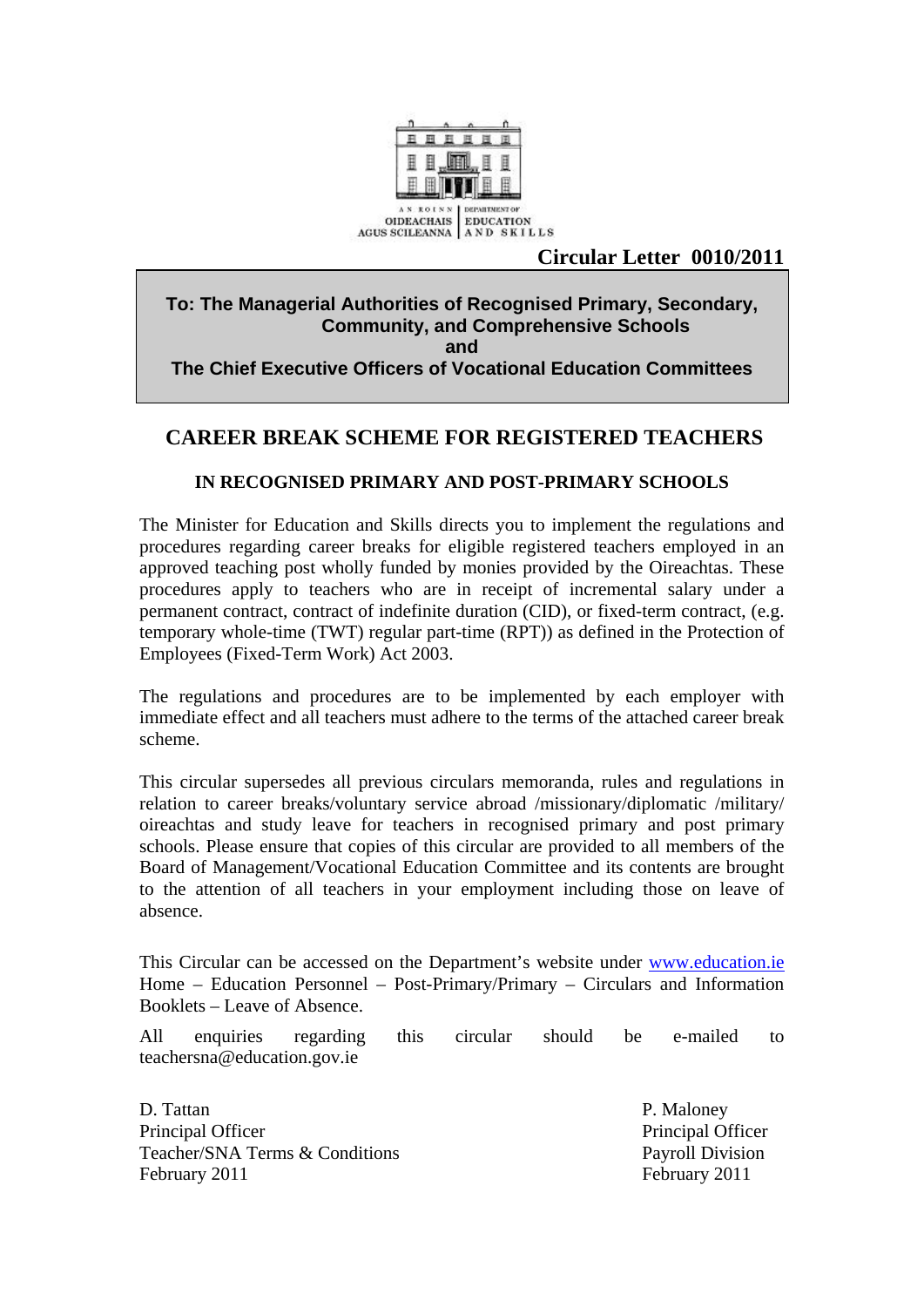# **Career Break Scheme for Teachers**

### **Definitions**

For the purposes of this scheme the following terms shall have the meanings assigned to them here unless the context indicates otherwise:

**Career Break –** means Special Leave without pay.

**Employer –** means a Vocational Education Committee (VEC) for vocational schools/community colleges and a Board of Management/Manager in the case of primary, voluntary secondary, community and comprehensive schools. The Vocational Education Committee or Board of Management/Manager may delegate responsibility for matters set out in this circular to the Principal of the school.

**Occupational Health Service (OHS) Providers – means the providers of** independent medical advice on occupational health.

**School Year** – as defined by the Minister for Education and Skills from time to time currently beginning on  $1<sup>st</sup>$  September and ending on  $31<sup>st</sup>$  August.

**Teacher** – means a person registered with the Teaching Council.

**The Department** – means The Department of Education and Skills

#### **1 Scope and Objectives of Scheme**

- 1.1 The scope of this scheme is limited to registered teachers in approved teaching posts wholly funded out of monies provided by the Oireachtas.
- 1.2 The main objectives of this scheme below, which are not exhaustive, is for employers, wherever possible to facilitate applicants in the areas of:
	- Personal Development
	- Voluntary Service Overseas
	- Accompany spouse/partner on Diplomatic/Military Posting
	- Education
	- Public Representation
	- Childcare/Dependent care
	- Self-employment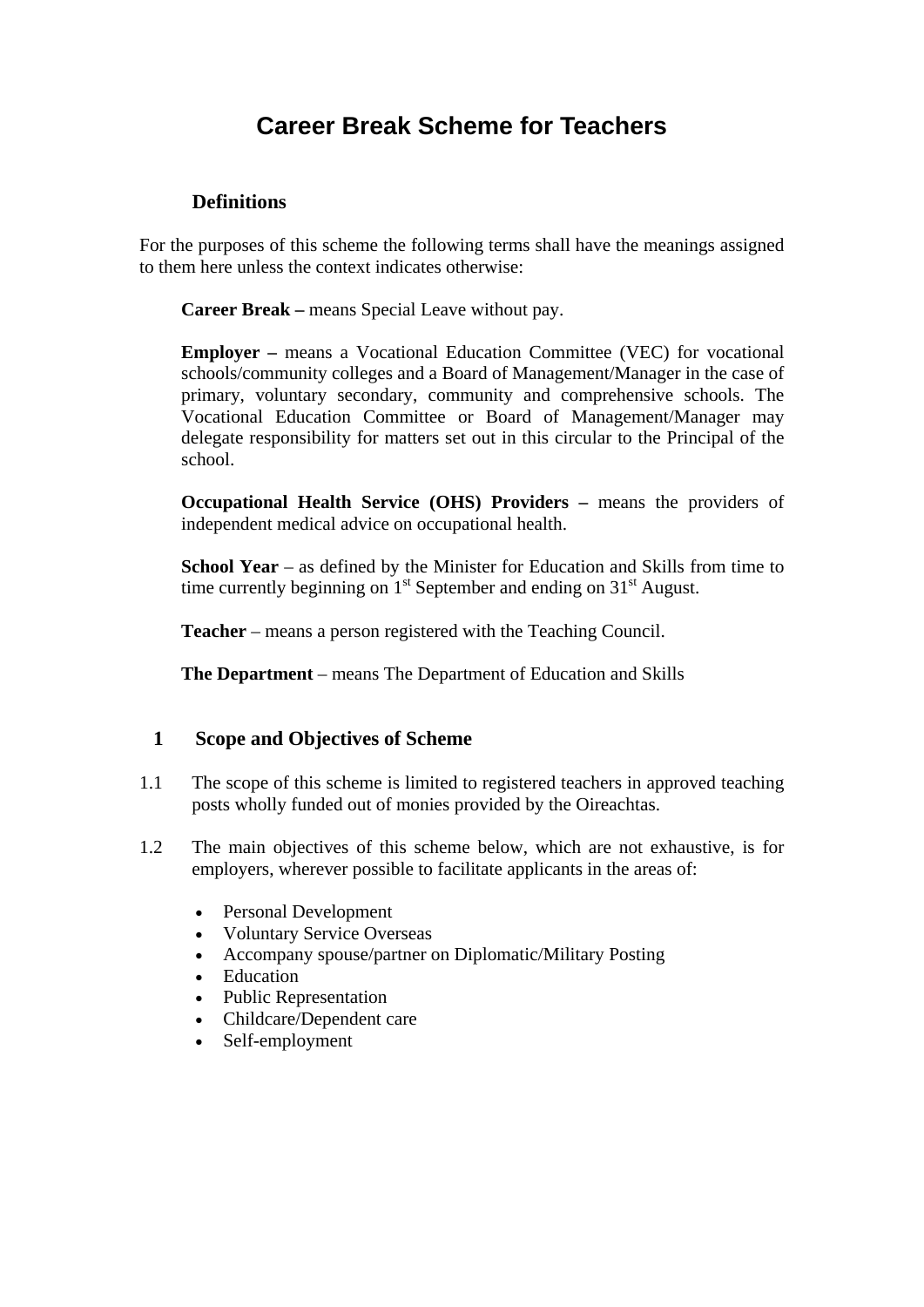# **2 School Policy**

- 2.1 Each employer, in consultation with the appropriate teaching staff, shall develop and maintain a policy statement specific to the needs of the school in relation to the approval of career breaks.
- 2.2 In drawing up this policy, the welfare and educational needs of the pupils shall take precedence over all other considerations.
- 2.3 This policy, while taking account of the objectives of this scheme, shall have due regard to the capacity of the school to meet its obligations to its pupils and shall therefore apply a reasonable limit to the number of its teaching staff that may be absent on career break at any one time and also take into account the likely availability of a suitably qualified replacement teacher to take up duty on the applicant's departure.
- 2.4 Where an application for a career break is refused the employer must inform the applicant in writing setting out the grounds for such a refusal.

# **3 Correspondence Address**

3.1 The employer/Department will address all necessary correspondence to the teacher on career break at the address last notified by the teacher and no fault shall lie with the employer/Department in the event that the teacher does not receive such correspondence.

# **4 Duration of Career Break**

- 4.1 A teacher may engage in this scheme subject to an overall maximum absence of 10 years in the course of his/her professional career.
- 4.2 A career break shall be a period of not less than 1 school year and may be extended on an annual basis provided the total period of the career break does not exceed 5 years at any one time.
- 4.3 A subsequent career break may not be taken until the teacher has served for a period equal to the duration of the previous career break. In the case of a teacher wishing to avail of a career break to undertake voluntary service abroad /missionary/diplomatic/military/oireachtas/or study leave this requirement will be waived.
- 4.4 A career break shall commence on the start of a school year and a return to duty in the school/VEC which granted the career break shall not be permitted other than on the start of a succeeding school year. In exceptional circumstances, an employer may authorise a teacher to commence a career break during the course of a school year and terminate not earlier than the end of that school year. This is deemed to be a one year career break.
- 4.5 The duration of a career break may not extend beyond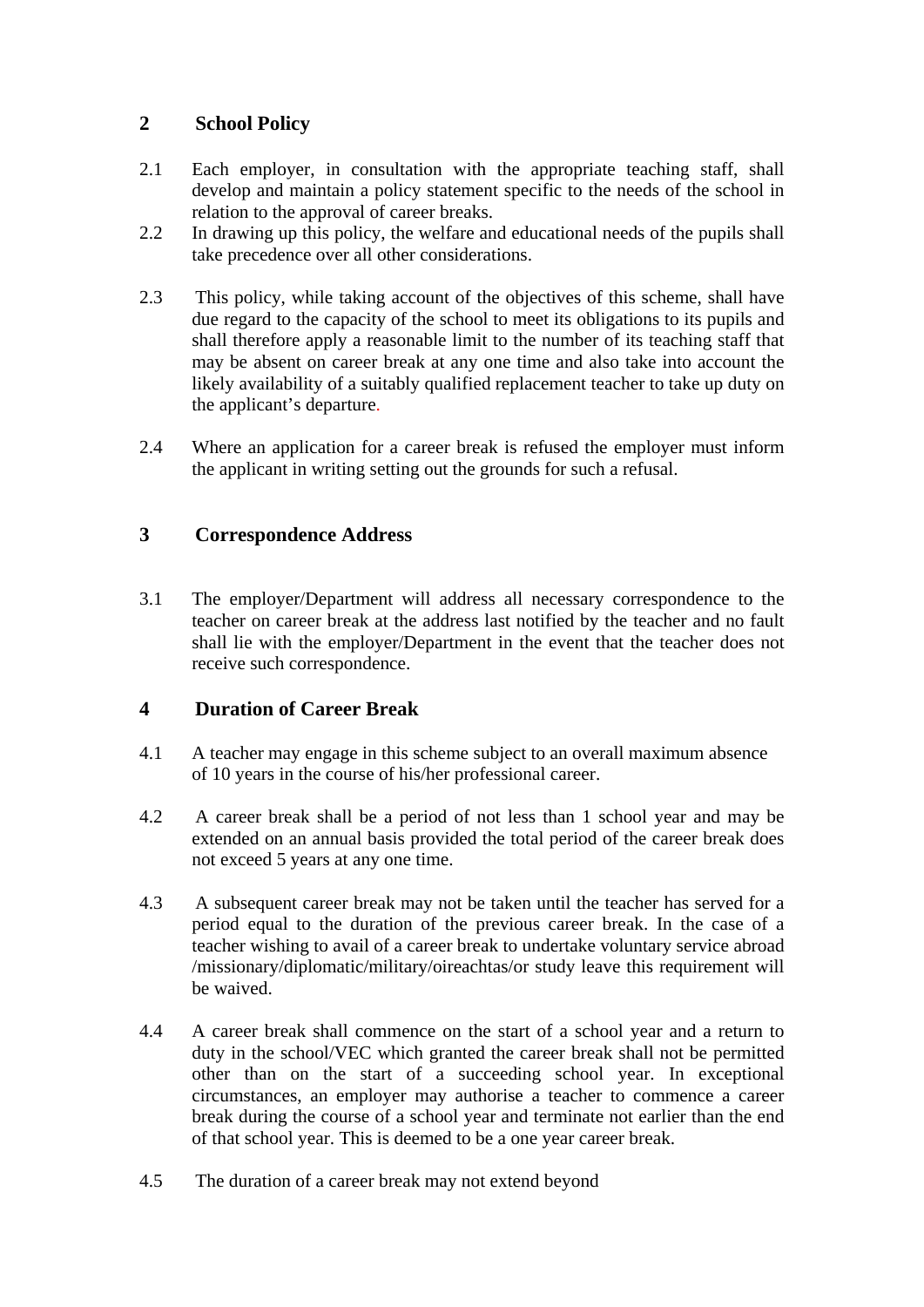- a) the date of termination of a fixed term contract where the applicant is employed under such a contract or
- b) the date of compulsory retirement age

### **5 Eligibility**

- 5.1 A teacher may apply for a career break where s/he:
- a) is registered with the Teaching Council and
- b) will have satisfactorily completed, at the end of the school year in which they are applying, 12 months of continuous service with the current employer.

#### **6 Operation of the Scheme**

- 6.1 A teacher seeking a career break must submit a written application to the employer not later than the  $1<sup>st</sup>$  March of each school year prior to that in which s/he proposes to commence/continue the career break. The application must provide clear details of the exact purpose of the career break. A late application may be considered by the employer in exceptional circumstances.
- 6.2 A teacher who wishes to extend his/her career break must apply for this extension on an annual basis.
- 6.3 Each application for or extension of a career break shall be considered on its own merits by the employer within the context of the school's policy statement. The decision of the employer shall be final.
- 6.4 The employer shall issue a written notice of approval or refusal to the teacher by  $1<sup>st</sup>$  April at the latest and submit notice of the career break absence to the Department (via the On Line Claims System)/VEC on or before  $1<sup>st</sup>$  May. The employer must also list the names of all teachers availing of a career break on the annual change of staff form.
- 6.5 Taking account of the extent of arrangements to be put in place by the employer to cater for the career break, the applicant shall not be permitted to withdraw his/her application after the  $14<sup>th</sup>$  April. In exceptional circumstances the employer in its sole discretion may consider a later withdrawal of a career break application.

# **7 Teaching whilst on Career Break**

7.1 A teacher on a career break is precluded from taking up an appointment in any capacity in any school within the State. Schools must give priority to qualified teachers when making appointments for periods of substitution. In exceptional circumstances a teacher on a career break may be employed on the following basis: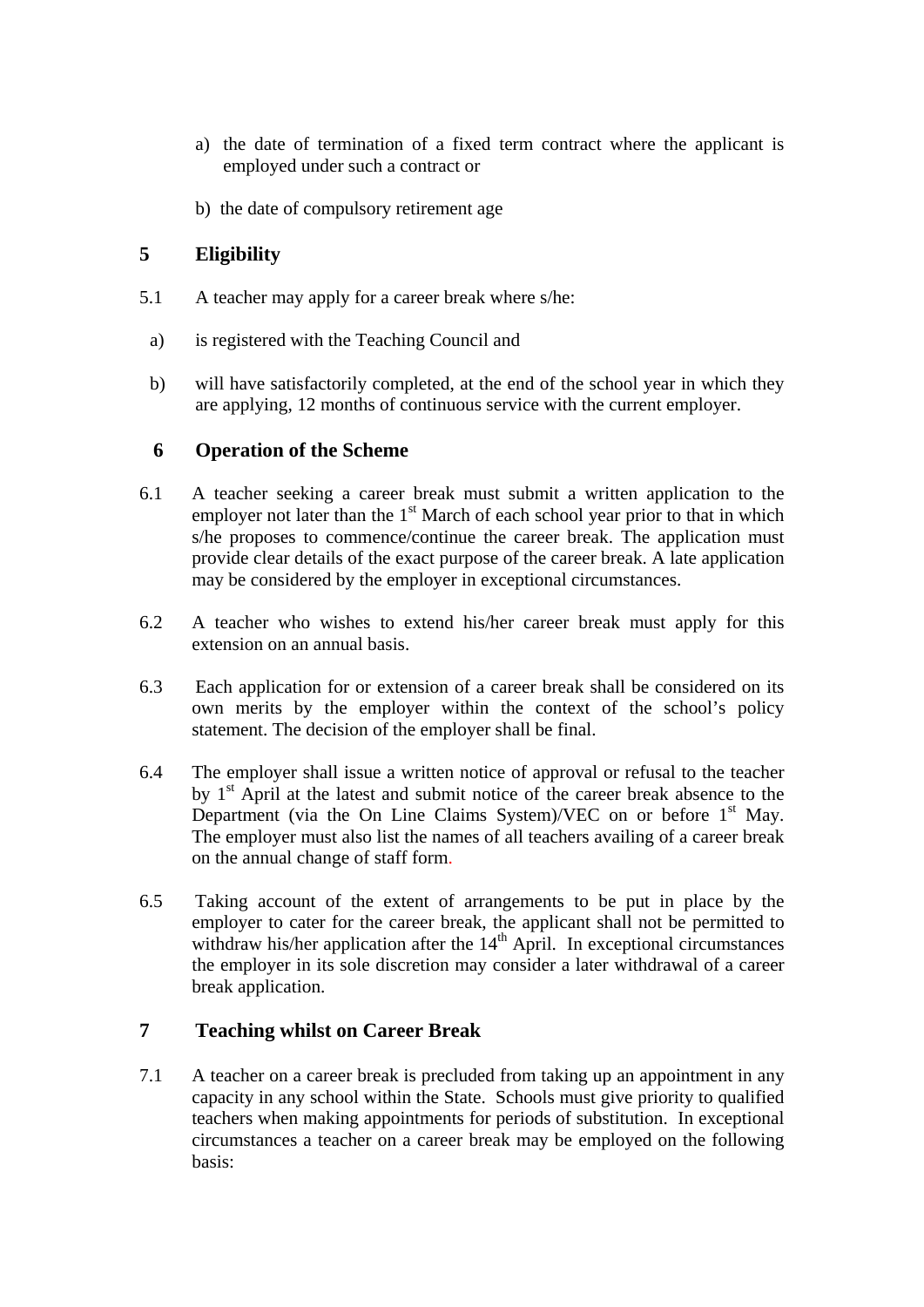- in Post Primary for a maximum of 150 hours in a school year
- in Primary for a maximum of 40 days in a school year

### **8 Appointment of a Replacement Teacher**

8.1 Where a replacement teacher is to be employed he/she shall be offered a fixed term contract for the duration of the career break to be terminable on the return or resignation/retirement of the teacher on career break.

#### **9 Posts of Responsibility**

9.1 A teacher on career break will retain eligibility to apply for a Post of Responsibility which occurs in the school and s/he shall be notified of any vacancies by the employer.

#### **10 Resumption of Duty following a Career Break**

- 10.1 A teacher must notify the employer by the  $1<sup>st</sup>$  March of his/her intention to return to teaching from a career break at the beginning of the next school year. Failure to do so may result in the return being deferred for a further school year (e.g. in the event that the late notification resulted in contractual difficulties for the employer).
- 10.2 It is the responsibility of the teacher returning from a career break to ensure that s/he is registered with the Teaching Council on the intended date of resumption.
- 10.3 A teacher returning from a career break in excess of two school years shall be screened by the Occupational Health Service (OHS). It is a pre-requisite for the restoration of salary that the teacher is deemed medically fit for teaching duties by the OHS before s/he is permitted to resume his/her teaching post.
- 10.4 A teacher returning from career break must comply with the vetting regulations in operation at the time of return.
- 10.5 The terms and conditions of teachers in general including the terms of any redeployment scheme existing at time of return shall apply to a teacher resuming duty after a career break.

#### **11 Resignation while on Career Break**

11.1 A teacher on a career break who wishes to resign from his/her teaching post must notify the employer in writing in accordance with the teacher's terms of employment. If a teacher resigns from the career break during the course of the school year, that year will be deemed to be a full school year for the purposes of Section 4 should the teacher re-enter teaching service at a later date.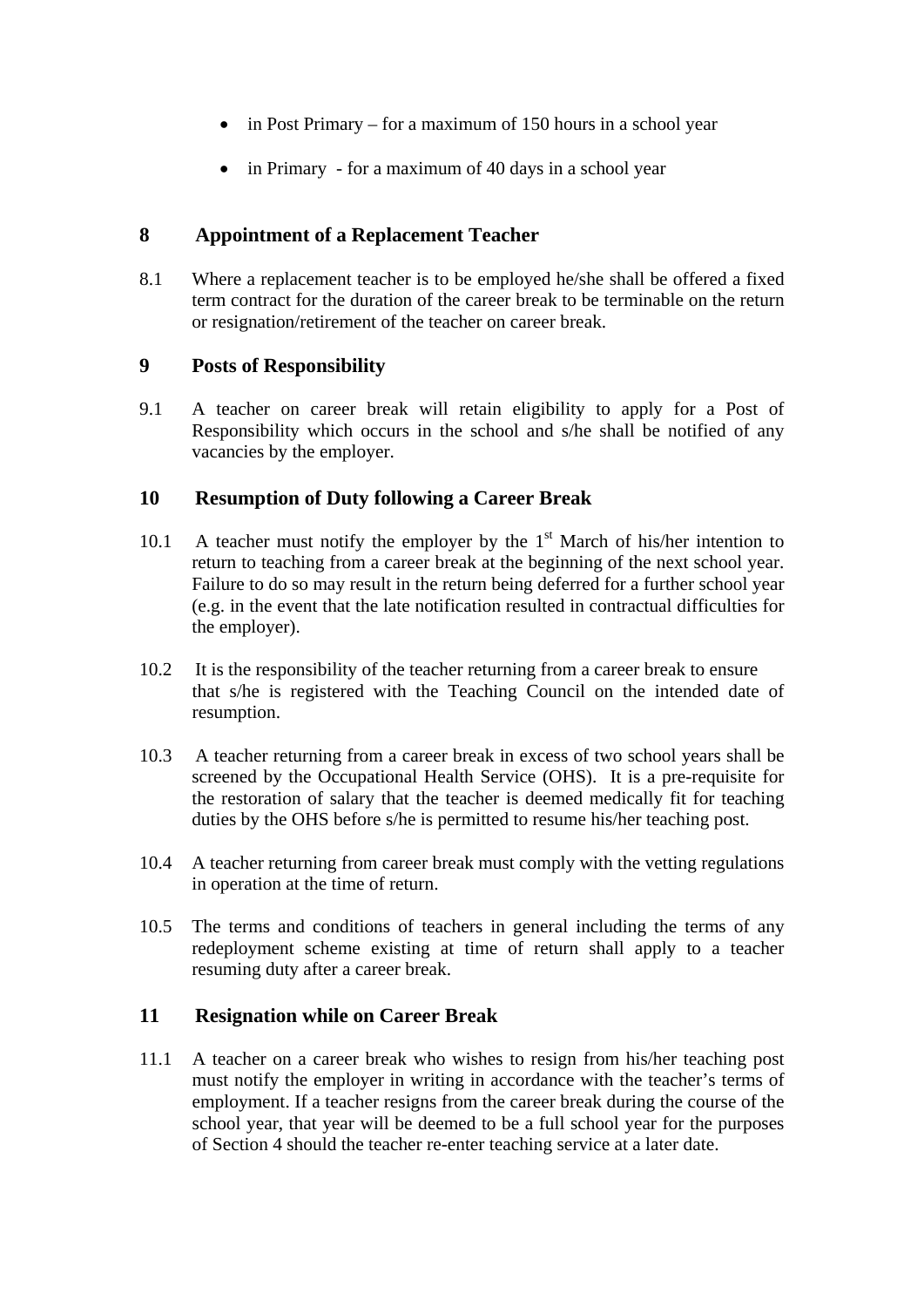11.2 In the event that a teacher fails to resume duty at the end of an approved period of career break, the employer shall immediately notify the Department/VEC so that incremental salary will not issue. The employer shall also take timely action to establish the position and may if appropriate initiate agreed disciplinary procedures.

#### **12 Social Welfare Entitlements**

- 12.1 The teacher on a career break remains an employee of the employer for the duration of the absence and the absence does not constitute a break in service for PRSI purposes.
- 12.2 Teachers seeking to maintain their Social Welfare entitlements during a career break should, therefore, contact the Department of Social Protection for advice prior to taking a career break.

#### **13 Pension**

- 13.1 A period of unpaid leave of absence does not reckon for pension purposes. However, pension contributions at full actuarial cost in accordance with the relevant pension scheme may be paid, either during the career break (by making arrangements with the Pension Section of the Department/VEC prior to the commencement of the career break) or following a return to teaching. Further information on the purchase of notional service for a career break is available from the Pensions Section of the Department/VEC.
- 13.2 Where a pension scheme member is granted approved unpaid leave of absence to work as a Volunteer Development Worker (VDW), in a developing country, under the auspices of APSO/Comhlamh, it is open to that agency to pay the full actuarial cost to the public service pension provider subject to conditions in place from time to time. Further information is available from the Pensions Section of the Department/VEC.

# **14 Voluntary Deductions at Source**

- 14.1 Voluntary deductions from salary cease when a teacher goes on career break. While a teacher is on career break, details of the voluntary deductions will remain on his/her payroll record and therefore, any deductions in place prior to the teacher's career break will recommence on his/her return to the payroll unless it has been end dated at the request of the teacher involved via the deduction agency. This Department will not make any deduction in respect of any accumulated unpaid amounts for the period of the career break.
- 14.2 It is the sole responsibility of a teacher availing of a career break to ensure that medical insurance policies, income continuance insurance, union subscriptions, credit union payments do not lapse. No liability rests with this Department/VEC for policies of any nature which lapse. Further details in relation to voluntary deductions can be found on the Department's website under Education Personnel – Payroll – General Payroll Information – Voluntary Deductions at Source Policy.